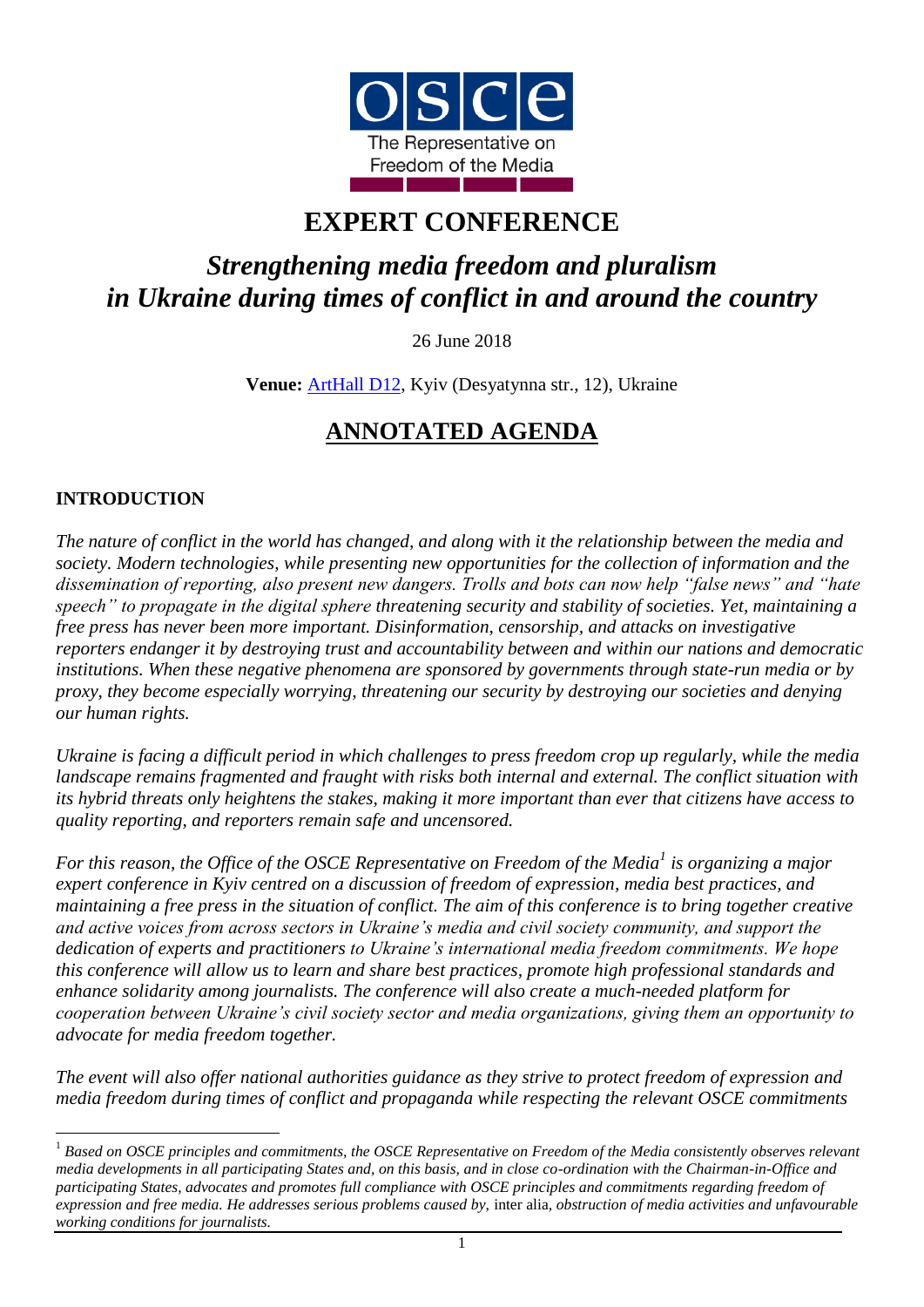*and international standards. The Ukrainian authorities closely cooperate with the OSCE Representative on Freedom of the Media year-round, providing us with valuable expertise and assisting us in our joint effort to enhance the implementation of media freedom commitments.* 

*Speakers at this conference draw from across the media, civil society and policy-making communities. Media professionals, government and civil society representatives, intergovernmental officers, renowned international experts and journalists will discuss the challenges they face, and suggest ways to promote freedom of expression, access to quality information and freedom of the media in Ukraine, in particular in times of the current conflict.*

*The OSCE Representative on Freedom of the Media intends to come up with recommendations to the authorities and media organizations of Ukraine based on the forthcoming discussions in Kyiv.*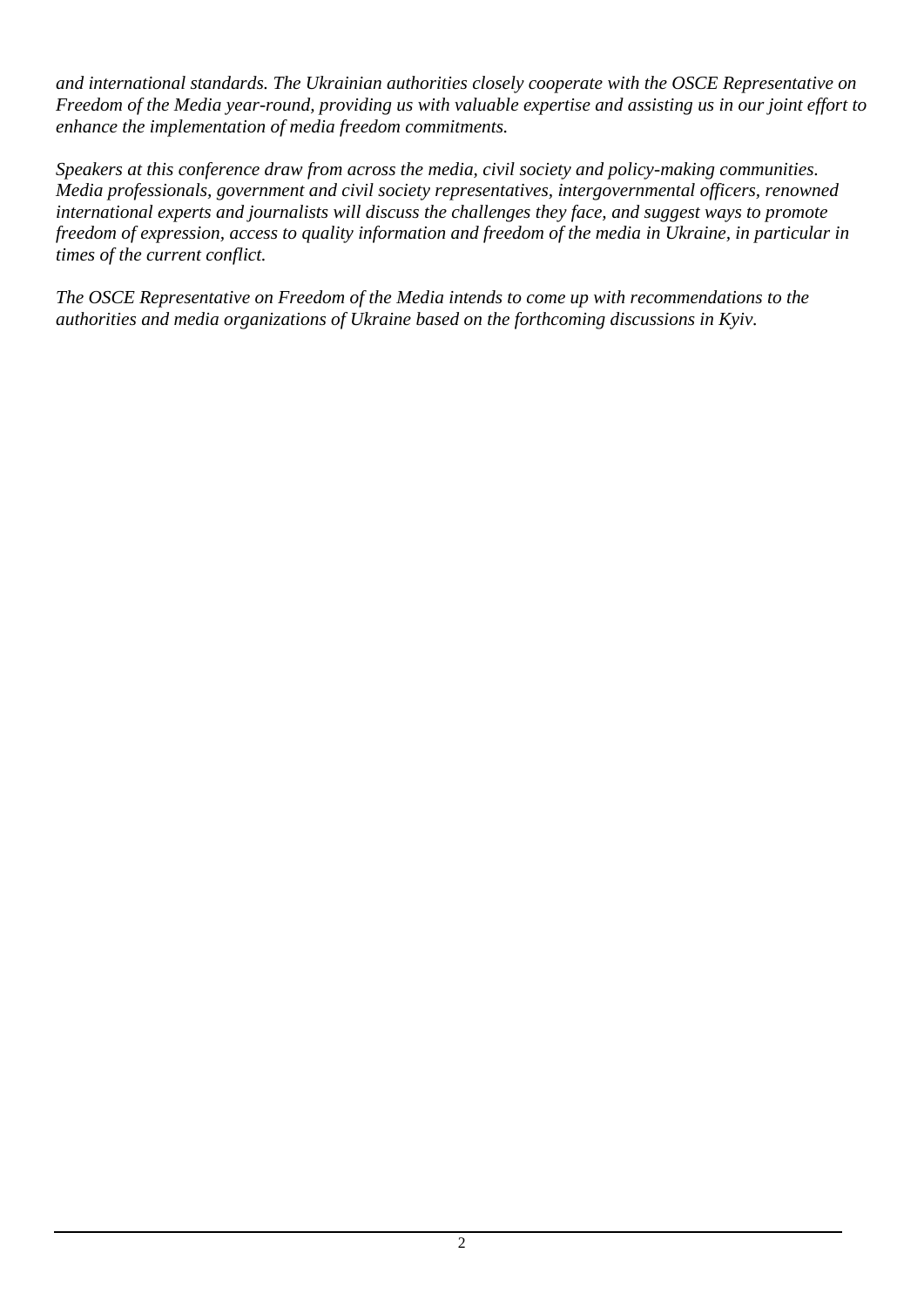#### **08.30 – 09.00 REGISTRATION** (-1 floor, Entrance hall)

#### **09.00 – 09.30 OPENING PLENARY** (-2 floor)

#### **Opening remarks:**

- Harlem Désir, OSCE Representative of Freedom of the Media - Jeffrey Erlich, Senior Project Officer, OSCE Project Co-ordinator in Ukraine

Moderator: Thijs Berman, Principal Adviser, Office of the OSCE Representative on Freedom of the Media

#### **09.30 – 11.00 SESSION 1: ENSURING MEDIA DIVERSITY AND PLURALISM** (-2 floor)

*The OSCE participating States committed that freedom of expression is a fundamental and internationally recognized human right--a basic component of a democratic society. In this respect, independent and pluralistic media are essential to a free and open society. They take as their guiding principle that they will safeguard this right.*

*The Representative on Freedom of the Media is mandated to assist the OSCE participating States, in a spirit of co-operation, in their continuing commitment to the furthering of free, independent and pluralistic media. An open and free media landscape with divergent opinions and ideas is a key component of democratic societies. It relies on a pluralistic and media, fostering respect for rule of law, democratic values, human rights and fundamental freedoms, including freedom of expression, thought, conscience, religion or belief. Free and pluralistic media which enjoy maximum editorial independence from political and financial pressure have an important role to play in promoting accountable systems of government and ensuring exposure of corruption.* 

*In Europe, public service media establish the backbone of the pluralist media system,* which also includes commercial and community media. In the words of the Council of *Europe, "[p]ublic service media play a specific role with regard to the respect of this right and the provision of a varied and high-quality content, contributing to the reinforcement of democracy and social cohesion, and promoting intercultural dialogue and mutual understanding." On the other hand, concentration of media ownership in the hands of government or oligarchs may result in a skewed public discourse where certain viewpoints are excluded or under-represented.*

*This session will discuss ways to ensure media outlets maintain independent editorial policies, and provide their employees with safe and respectful working conditions. Promoting transparency of media ownership and preventing the monopolization of media ownership will also be topics of interest. Finally, panellists will explore the impact of ongoing changes to the media industry, including digitalization, on media pluralism and media freedom.*

Moderator: Nataliya Gumenyuk, Head, Hromadske.ua

#### Panellists:

- Marius Lukošiūnas, Programme Specialist, Division of Freedom of Expression and Media Development, UNESCO

- Nataliia Ligachova, Chairperson, NGO Detector Media
- Sergiy Tomilenko, Chairman, National Union of Journalists of Ukraine
- Maksym Savanevsky, Managing partner, PlusOne DA agency of digital communications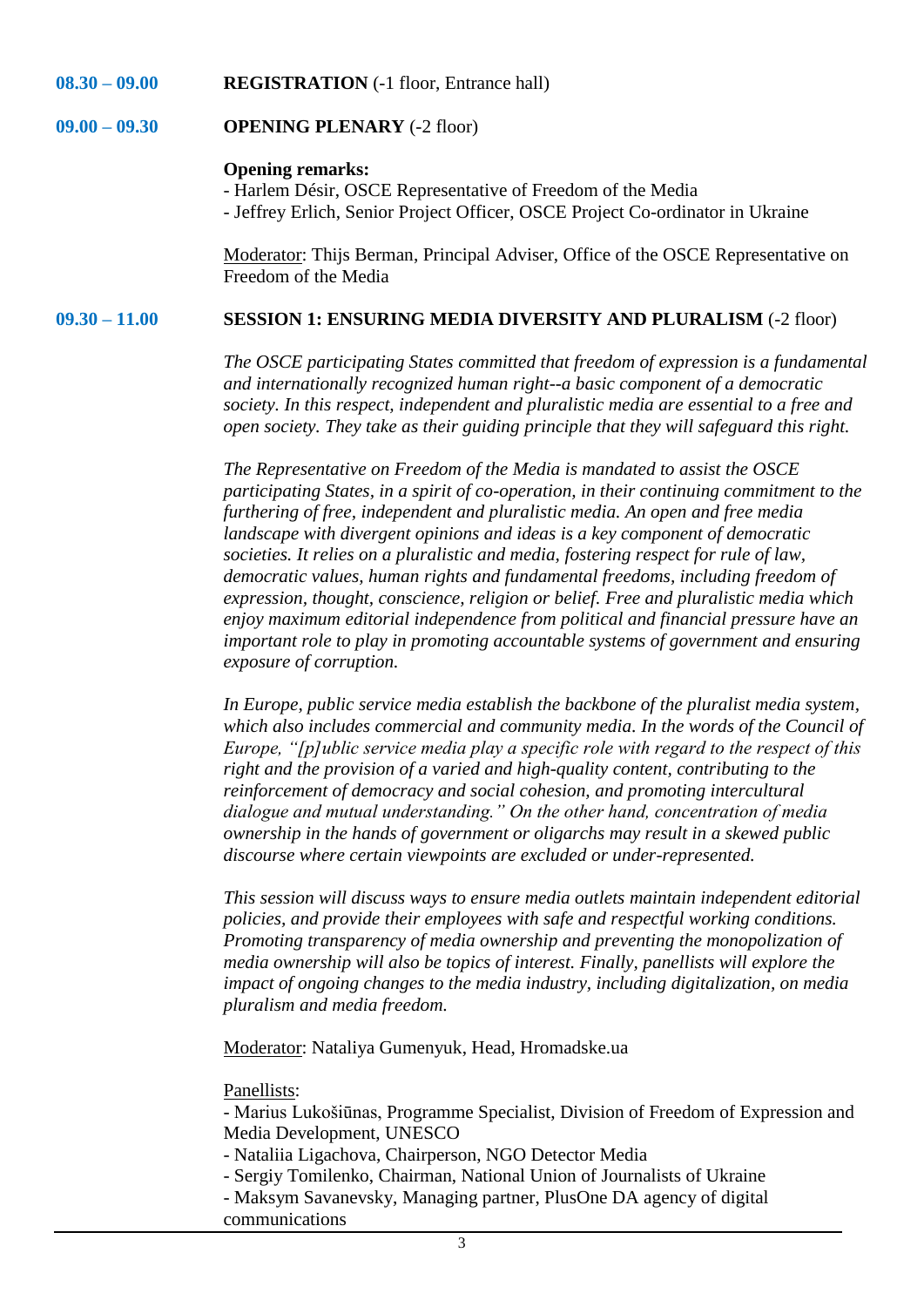#### **11.00 – 11.30 COFFEE BREAK** (-3 floor)

#### **11.30 – 13.00 SESSION 2: COUNTERING DISINFORMATION AND PROPAGANDA** (-2 floor)

*"False news" and propaganda are dangerous not only to the international political and economic climate but also to public trust in the media and its readiness to protect media freedom, especially in times of an armed conflict. Propaganda is dangerous when it dominates the public sphere, preventing individuals from freely forming opinions and distorting pluralism and the open exchange of ideas.* 

*General prohibitions on the dissemination of information, including that coming from abroad, based on vague and ambiguous ideas, such as "fake news" or "non-objective information", are incompatible with international standards for restrictions on freedom of expression. The special rapporteurs on freedom of expression for the UN, OSCE and other intergovernmental organizations stated in their 2018 Joint Declaration that "[r]estrictions on what may be disseminated through the media should be imposed only in accordance with the test for such restrictions under international law, namely that they be provided for by law, serve one of the legitimate interests recognised under international law, and be necessary and proportionate to protect that interest."*

*The Office of the OSCE Representative on Freedom of the Media has published a discussion paper titled "Propaganda and Freedom of the Media" which provides a tool-box for governments, media and civil society to use when countering aggressive propaganda that endangers peace and incites hatred through a legal response and additional instruments.*

*This session will discuss the various tools and practical ways to tackle "fake news", disinformation and propaganda during times of conflict, which might be permissible in a democratic society in the interests of national security, territorial integrity or public safety. They include media self-regulation and standards-strengthening, independent debunking and fact-checking initiatives, rules on balance and accuracy in broadcasting and media regulations, and educational programmes on media and internet literacy.*

Moderator: Dieter Loraine, Director, Albany Associates

Panellists:

- Andrey Rikhter, Senior Adviser, Office of the OSCE Representative on Freedom of the Media

- Ludmila Andronic, Member, Media Self-Regulatory Organizations Network - Olexandr Horokhovskyi, Founder and chief editor, FactCheck-Ukraine media platform

- Martina Chapman, Director, Mercury Insights Limited

- Johann Bihr, Head of Eastern Europe & Central Asia Desk, Reporters Without Borders

**13.00 – 14.00 LUNCH** (-3 floor)

**13.30 – 14.00 SIDE EVENT** (-2 floor)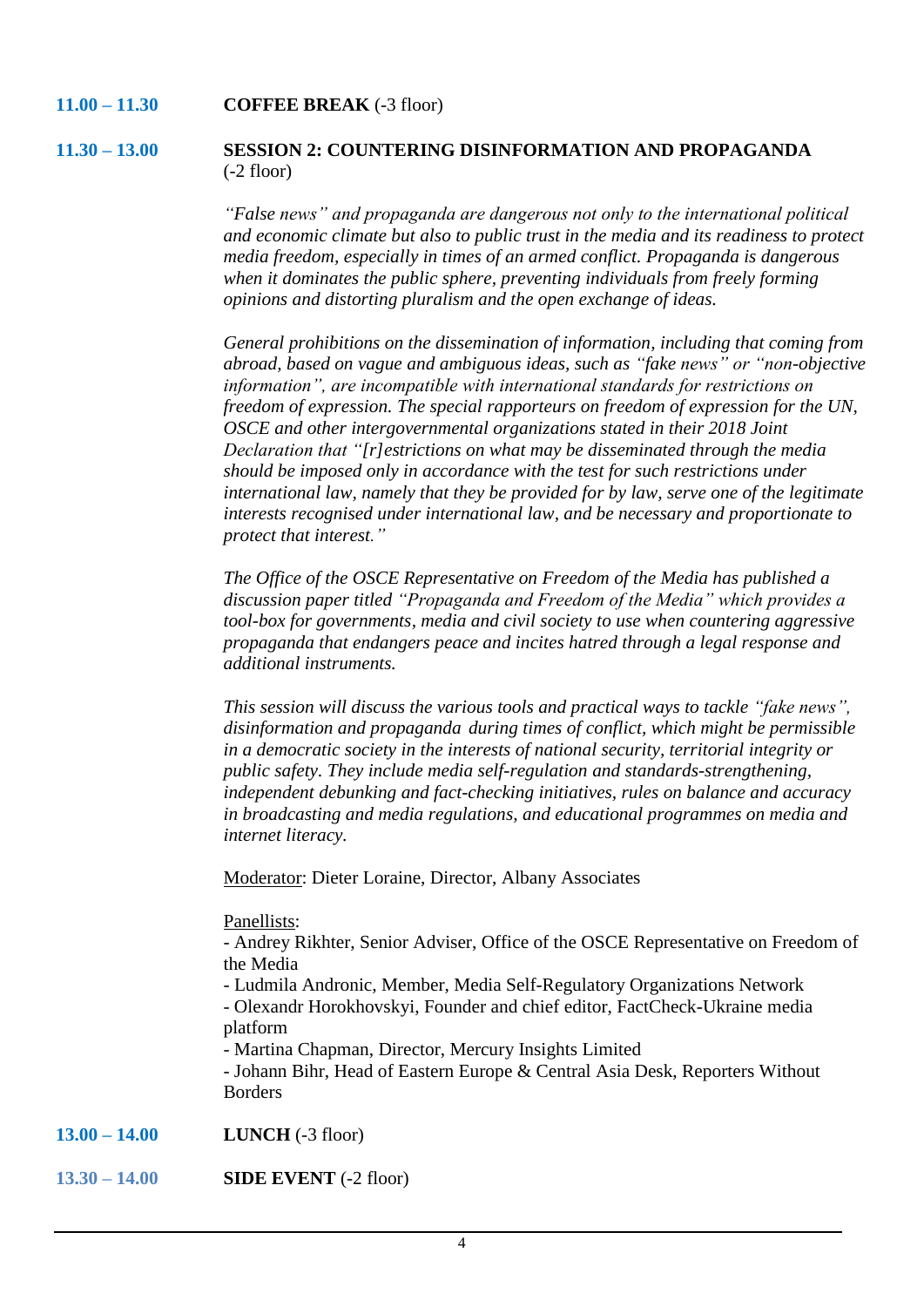Presentation of the book *The Press: How Russia Destroyed Media Freedom in Crimea* (Yuriy Lukanov - 2018) by Yuriy Lukanov

#### **14.00 – 15.30 SESSION 3a: SAFETY OF JOURNALISTS** (-2 floor)

*The OSCE participating States have condemned all attacks on and harassment of journalists and endeavour to hold those directly responsible for such attacks and harassment accountable.*

*Throughout the conflict in and around Ukraine, media have been targeted on a massive scale: journalists have been beaten, including by law enforcement, abducted, detained, and even killed. The murders of Vyacheslav Veremiy and Pavel Sheremet, among others, are the gruesome reminders of such violence. Of special concern is the safety of journalists on the territories that are not controlled by the national authorities.*

*Courageous journalists continue to maintain their position at the forefront of investigations and reporting on issues of public interest in Ukraine. However, the rate of arrests and convictions of the perpetrators and masterminds of crimes against journalists remains low.*

*Unfortunately, many attacks on Ukrainian media professionals still have not been effectively investigated and justice has yet to be served. In this regard the OSCE Representative on Freedom of the Media remains consistent in reminding the authorities of the need to improve investigations of attacks against members of the media so that those responsible are brought to justice. Timely and effective investigations are a sign of respect for the important role of journalists in democratic societies especially during times of conflict.* 

*This session will discuss such topics as the safety of media workers and media outlets, in particular during times of conflict, and the importance of effective investigations of crimes against journalists.*

Moderator: Nouneh Sarkissian, Executive Director, Media Initiatives Center in Yerevan

### Panellists:

- Oksana Romaniuk, Executive Director, Institute of Mass Information

- Oleksandr Kovtun, Deputy Chief of the Main Investigation Department, National Police of Ukraine

- Ricardo Gutiérrez, General Secretary, European Federation of Journalists

- Valeriy Makeiev, Secretary, National Union of Journalists of Ukraine

### **SESSION 3b: COMBATTING "HATE SPEECH"** (-1 floor)

*The OSCE participating States have committed themselves to combating hate speech and related crimes in line with domestic and international legislation and OSCE commitments, while fully respecting the rights to freedom of information and expression. The OSCE supports tolerance towards people of diverse convictions and beliefs through its promotion of media freedom. The OSCE participating States are deeply concerned about the exploitation of media in areas of conflict to foment hatred and ethnic tension.*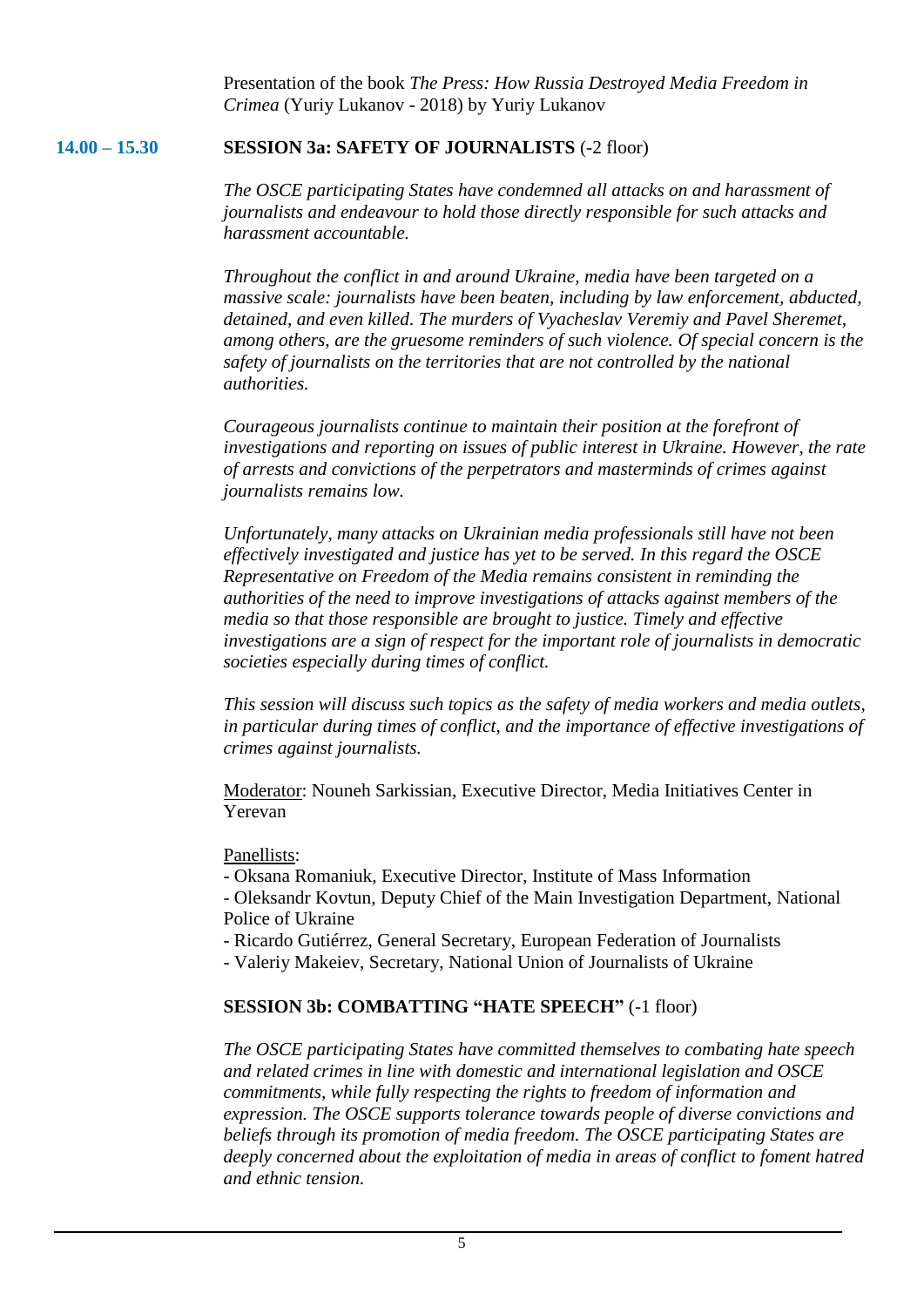*The Representative on Freedom of the Media promotes measures aimed at preventing and fighting aggressive nationalism, racism, chauvinism, xenophobia and anti-Semitism in the media. We encourage pluralistic debate and increased media attention to promoting tolerance of ethnic, religious, linguistic and cultural diversity.* 

*Democracy and the protection of human rights and fundamental freedoms are essential safeguards of tolerance and non-discrimination, and factor into the stability, security, co-operation and maintenance of peace in societies throughout the entire OSCE region, and that conversely tolerance and non-discrimination are important elements in the promotion of human rights, such as freedom of expression.*

*The regulation of "hate speech" in the media becomes a particularly complex topic of discussion in the difficult and tragic context of tension and conflict. This session will explore questions such as existing patterns of fomenting hatred and ethnic tension through the media, as well as legal and practical definitions of "hate speech", the state's regulatory role and possible models for self-regulation, awareness-raising campaigns, cultural and educational programmes.*

Moderator: Thijs Berman, Principal Adviser, Office of the OSCE Representative on Freedom of the Media

#### Panellists:

- Katie Morris, Head of the Europe and Central Asia Programme, Article 19 - Emir Povlakić, Head of Division for Licensing, Digitalization and Broadcasting Coordination, Communications Regulatory Agency of Bosnia and Herzegovina - Oleksiy Matsuka, Head of the Board, Donetsk Institute of Information - Maksym Butkevych, Project Coordinator, No Borders Project

#### **15.30 – 16.00 COFFEE BREAK** (-3 floor)

#### **16.00 – 17.00 SESSION 4: FREEDOM OF ARTISTIC EXPRESSION** (-2 floor)

*Respect for freedom of expression for the OSCE participating States includes freedom in the artistic and cultural fields. The publication of written works, the performance and broadcasting of musical, theatrical and audio-visual works, and the exhibition of pictorial or sculptural works should not be subject to restriction or interference by the State, save such restrictions as are prescribed by domestic legislation and are fully consistent with international standards.*

*This session, from a national and international perspective, will explore the limits and taboos of artistic expression, such as cartoons, during times of conflict. The session will also look into how freedom of artistic and cultural expression helps to ensure pluralism and tolerance. Satire and arts can serve the public by debunking false news, ridiculing incompetence and exposing corruption. Artists, such as cartoonists, use hyperbole to exaggerate the point that they make while journalists should stick to facts: how does it put them together in one newsroom?*

Moderator: Sébastien Gobert, Press correspondent

#### Panellists:

- Vladimir Kazanevsky, Writer/Cartoonist
- Oleh Smal, Cartoonist/ Journalist/Architect
- Roman Vintoniv, TV journalist